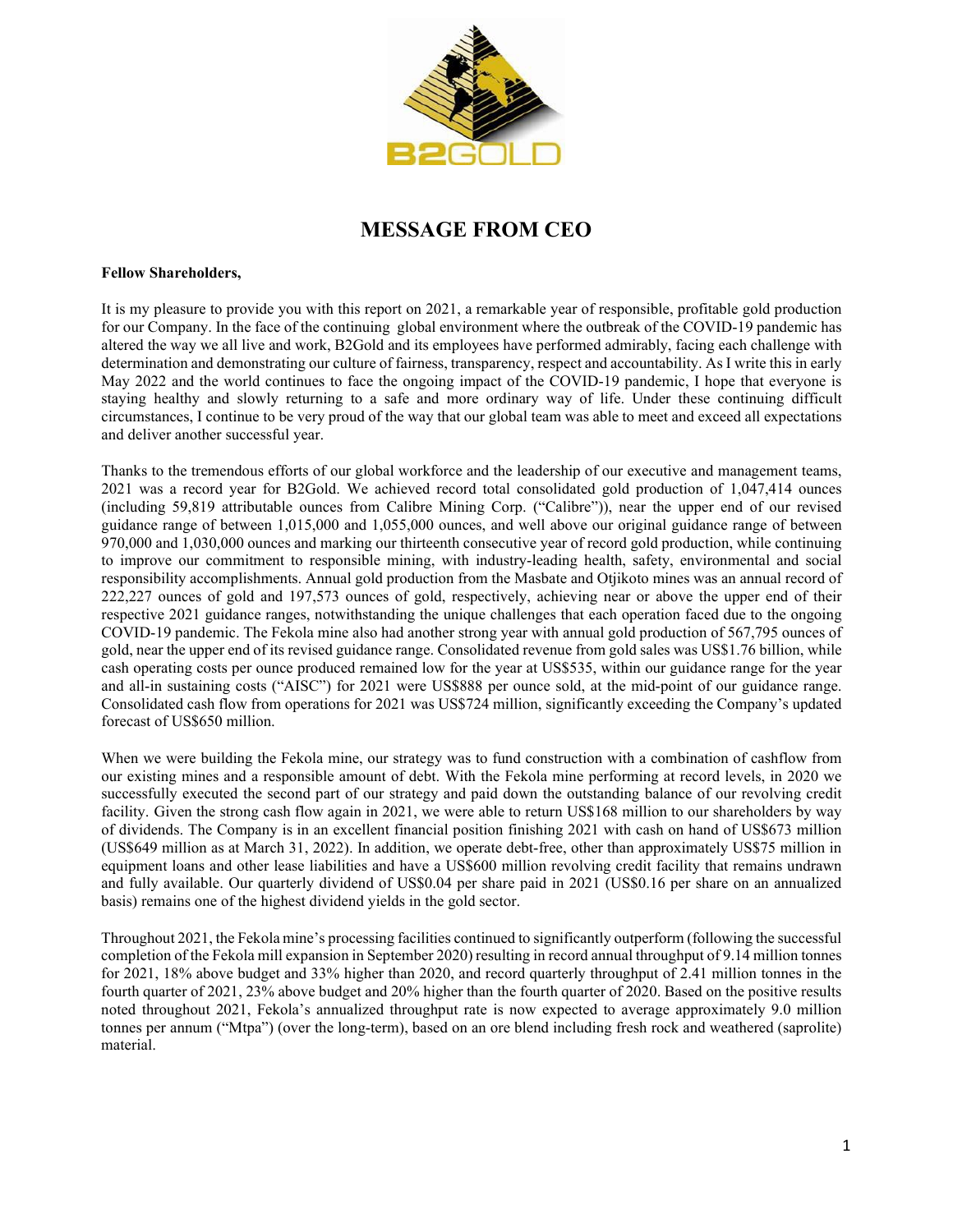

On March 23, 2022, the Company announced an updated and significantly increased Mineral Resource estimate for the Anaconda area, comprised of the Menankoto permit and the Bantako North permit, located approximately 20 kilometres from the Fekola Mine. The updated and significantly increased Anaconda Mineral Resource estimate (as at January 11, 2022) constrained within a conceptual pit shell at a gold price of US\$1,800 per ounce included an initial Indicated Mineral Resource estimate of 32,400,000 tonnes at 1.08 g/t gold for a total 1,130,000 ounces of gold, and Inferred Mineral Resource estimate of 63,700,000 tonnes at 1.12 g/t gold for 2,280,000 ounces of gold. The Mineral Resource estimate included first time reporting of 1,130,000 ounces of Indicated Mineral Resources and an increase of 1,510,000 ounces (196% increase) of Inferred Mineral Resources since the initial Inferred Mineral Resource estimate in 2017 (21,590,000 tonnes at 1.11 g/t gold, for 767,000 ounces).

In 2022, the Company has budgeted US\$33 million for development of infrastructure for Phase I saprolite mining at the Anaconda area, including road construction. Based on the updated Mineral Resource estimate and B2Gold's preliminary planning, the Company has demonstrated that a pit situated on the Anaconda area could provide selective higher grade saprolite material (average grade of 2.2 g/t) to be trucked to and fed into the Fekola mill commencing as early as late 2022 at a rate of 1.5 mtpa. Subject to obtaining all necessary permits and completion of a final development plan, the trucking of selective higher grade saprolite material to the Fekola mill would increase the ore processed and annual gold production from the Fekola mill, with the potential to add an average of approximately 80,000 to 100,000 ounces per year to the Fekola mill's annual gold production. The plan to truck the selective higher grade saprolite material is not included in the Company's 2022 production guidance and the Anaconda area Mineral Resources have not been included in the current Fekola life of mine plan.

Based on the updated Mineral Resource estimate and the 2022 exploration drilling results to date, the Company has commenced a Phase II scoping study to review the project economics of constructing a stand-alone mill near the Anaconda area. Subject to receipt of a positive Phase II scoping study, the Company expects that the saprolite material would continue to be trucked to and fed into the Fekola mill during the construction period for the Anaconda area standalone mill.

In April 2022, the Company acquired the Bakolobi permit in Mali from a local Malian company. The Bakolobi permit is located between the Menankoto permit, to the North, and the Fekola Mine's Medinandi permit, wrapping around the latter to its south-west end, covering an area of approximately 100 km<sup>2</sup>. The acquisition of the Bakolobi permit results in the ownership by the Company of four contiguous exploration and/or exploitation permits covering 237 km<sup>2</sup>, extending from the northwestern end of the Bantako North permit and the North-East of the Menankoto permit, southwest of the Medinandi permit (Fekola Mine and Cardinal Zone) to the southeast end of the Bakolobi permit.

Following up on the positive results in the preliminary economic assessment on the Gramalote Project, which we own 50%/50% with our partner AngloGold Ashanti Limited, that we released in January 2020, we conducted extensive feasibility study work in 2020 that yielded positive preliminary results including a post-tax NPV at a 5% discount rate of USUS\$483 million. Following a review of Gramalote's feasibility study work to date, B2Gold believes that there is strong potential to improve the economics of the project (economic highlights were previously released on May 4, 2021 based on the feasibility study work to date), which could be developed by revisiting the original Gramalote Project design parameters included in the existing mining permit and further optimizing project design. Review of the updated Gramalote Ridge Mineral Resource also showed that further value could be created through additional drilling of the Inferred portions of the Mineral Resource area, both within and adjacent to the designed pit. B2Gold now expects that the results of the final feasibility study for the Gramalote Project to be available by the end of the second quarter of 2022 with a final feasibility study delivered in the third quarter of 2022. If the final economics of the feasibility study are positive and B2Gold and AngloGold make the decision to develop Gramalote as an open-pit gold mine, B2Gold would utilize its proven internal mine construction team to build the mine and mill facilities and operate the mine on behalf of the Gramalote Project.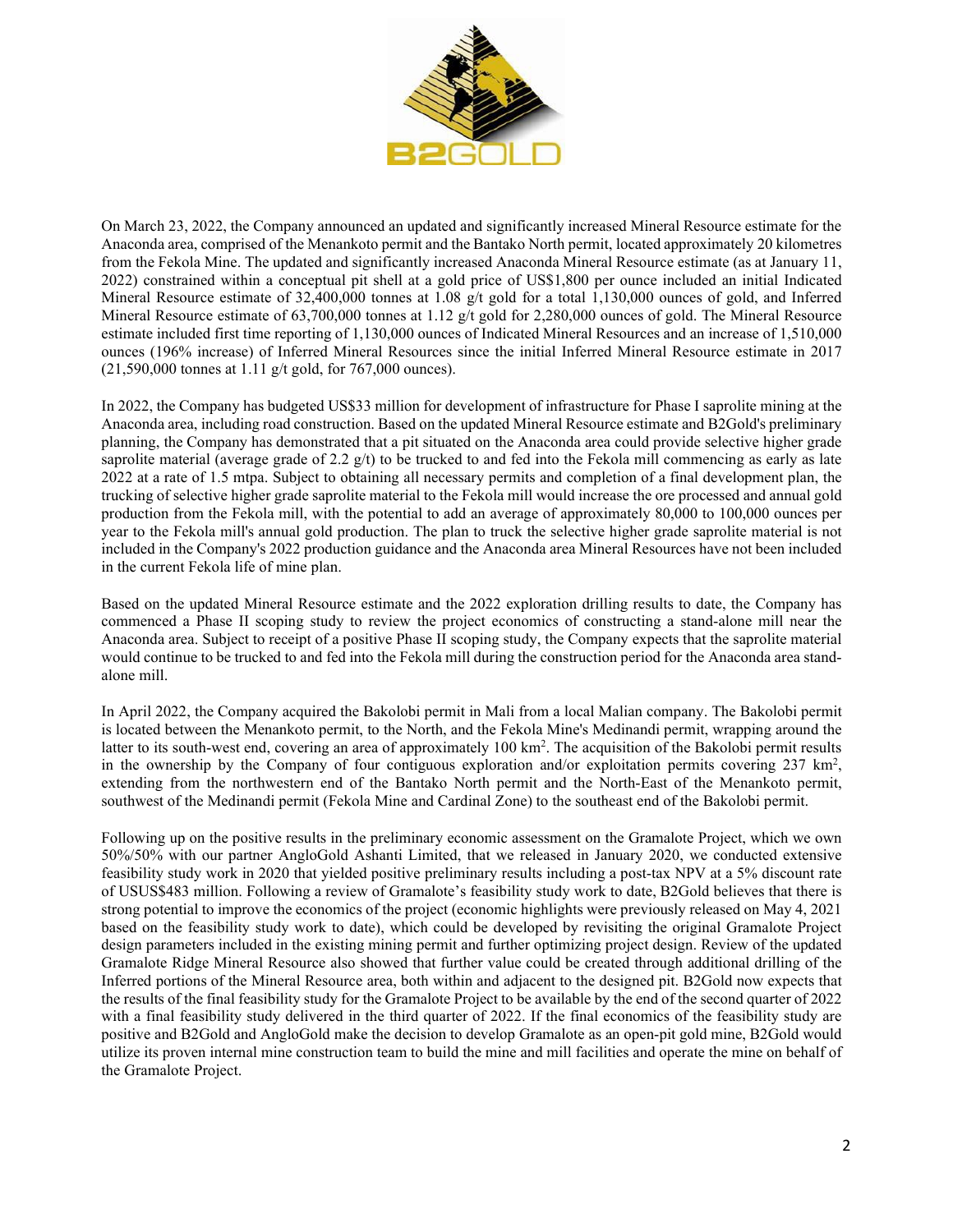

2021 was another very successful year of exploration for B2Gold as we continued exploration drilling near Fekola and the Anaconda area with a US\$27 million program in Mali that focused on exploration at Bantako North in the Anaconda area, and the Cardinal and FMZ zones near the Fekola deposit which demonstrate potential for additional gold deposits within several kilometres of the Fekola mill. Exploration drilling also continued to return good results at the Otjikoto and Masbate mines, indicating the potential to expand gold resources and increase the return from those operations. In 2022, our total exploration budget of US\$72 million, including a strong focus on our near mine exploration will continue with a budget of approximately US\$43 million and a record US\$29 million for grassroots exploration. Years of target generation and pursuing opportunities in prospective gold regions have culminated in the Company identifying high quality targets for its grassroots exploration programs, including several new regions, such as Uzbekistan and Finland.

Despite the ongoing impacts of the COVID-19 pandemic, we once again were able to safely manage our business to achieve our goals while prioritizing the health and safety of our employees and local communities where we operate. We remain an industry leader in health, environmental and social initiatives across our operations, a continuing focus of the Company, and we are pleased to be recognized for these efforts. The Company was selected as the recipient of a number of awards in 2021, including the 2021 Most Outstanding Labour Management Cooperation for Industrial Peace recognition of the Employee Engagement Committee at the Masbate Gold Project in the Philippines, and being selected by the Namibian Revenue Authority (NamRA) to receive the taxpayer appreciation award as the second "highest revenue contributor" by our Otjikoto Mine in Namibia. Our efforts in the health, environmental and social initiatives areas will be more fully outlined in our new Responsible Mining Report which will be published in mid-year 2022, and which I encourage all of you to read. However, in advance of that I would like to outline a few of the upcoming report's highlights.

Guided by our principles of fairness, respect, transparency and accountability, we continue to be an industry leader in health and safety, with 2021 being our sixth consecutive year without a fatality across all operations, and we reduced our Lost Time Injury ("LTI") Frequency Rate to 0.05 (LTIFR based on 200,000 hours). As at December 31, 2021, Fekola had achieved 347 days without a LTI, including completion of the Fekola mill expansion and construction of the solar plant during 2021 without an LTI. Masbate continued its remarkable safety performance, extending the number of days without an LTI to 1,136 days as at December 31, 2021. Of the Company's 4,689 employees globally, 97% are employed from the local communities in which we operate and 14% of employees are female (which percentage increases to 24% for senior positions within the Company).

B2Gold published its inaugural Climate Strategy Report in February 2022, in alignment with the Task Force on Climaterelated Financial Disclosures recommendations. The Report outlines our climate risk management strategy, governance, climate risk management approach and prioritized risks, and performance data. B2Gold's updated Climate Strategy includes assessing and mitigating our physical and transitional climate-related risks, assessing and reducing our carbon footprint, setting emissions reduction targets, and keeping our stakeholders informed of our performance. In addition to the installation and commissioning of a 7-megawatt solar power plant at our Otjikoto operation, leading to the conversion of the existing power plant into one of the first fully autonomous hybrid (heavy fuel oil and solar) power plants in the world, our work towards reducing the Company's carbon footprint continues with the completion of the Fekola solar plant. The plant became fully operational in July 2021 and the fully-autonomous Fekola hybrid power plant is one of the largest off-grid facilities of its kind on the African continent and is expected to reduce the operation's heavy fuel oil consumption by approximately 13.1 million litres and keep approximately 39,000 tonnes of carbon dioxide equivalent from being released per year. B2Gold's Climate Strategy and climate action will best position us and our stakeholders to continue to thrive as society transitions to a low-carbon economy.

Subsequent to the 2021 year end, in the first quarter of 2022, we achieved quarterly consolidated gold production of over 209,365 ounces from our three producing mines, exceeding our budgeted quarterly gold production by 5%, consolidated gold revenue of US\$366 million and consolidated cash flow from operations of US\$107 million. In addition, we achieved total consolidated cash operating costs from our three producing mines and attributable results